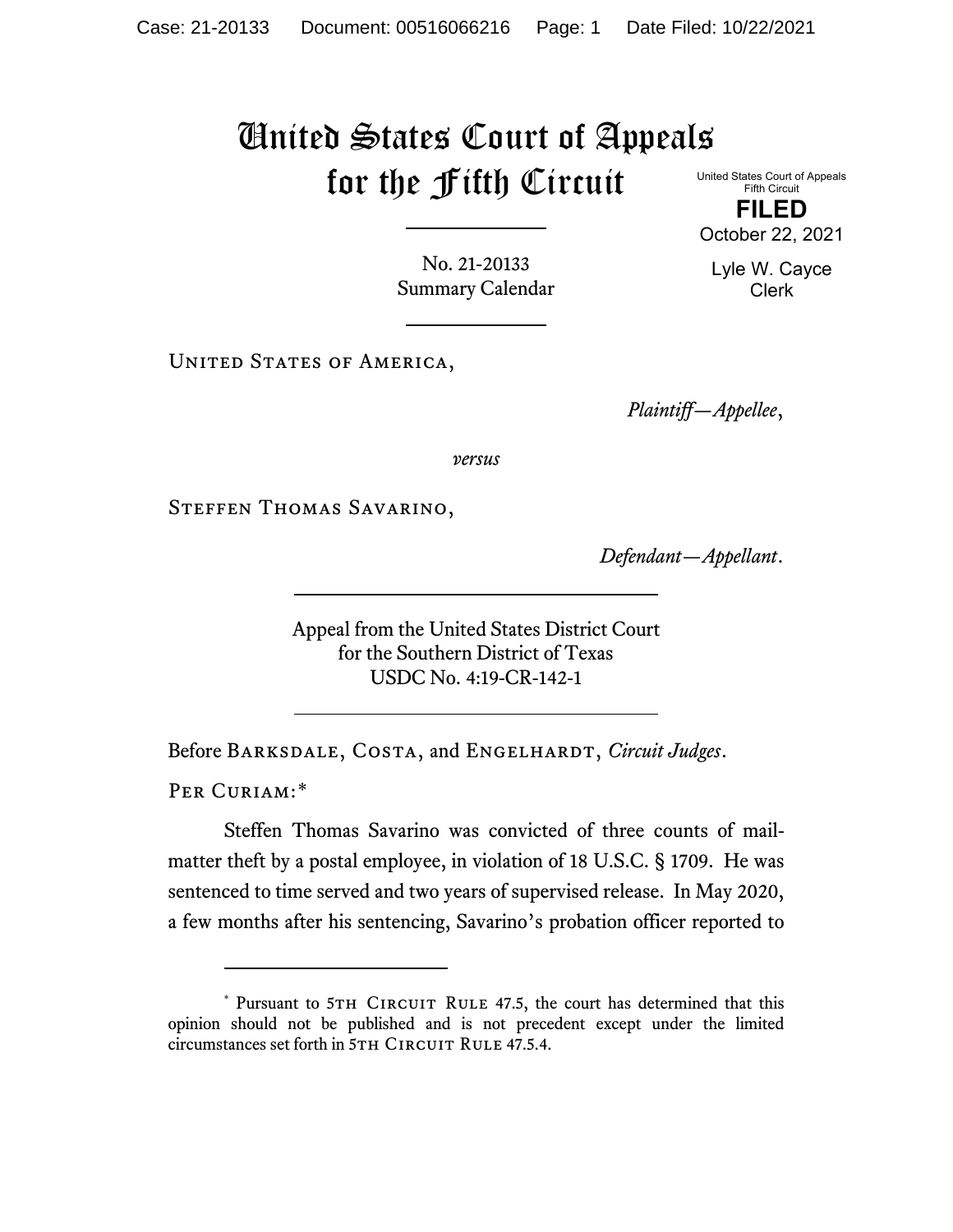## No. 21-20133

the district court that Savarino had been arrested for felony theft (more than \$2500 and less than \$30,000), on 28 April 2020. The court accepted the probation officer's recommendation that no action be taken, pending disposition of the state charge.

In February 2021, Savarino's probation officer filed a petition, asserting Savarino violated the conditions of his supervised release by committing another felony theft, on 29 January 2021. The officer noted the still-pending felony-theft charge from Savarino's April 2020 arrest also served as a basis for revoking his supervised release. In a superseding petition, Savarino's probation officer contended Savarino also violated the conditions of his supervised release by failing to: submit to urine surveillance; and participate as directed in outpatient substance-abuse treatment.

The court revoked Savarino's supervised release and imposed an 18 month sentence, above the Sentencing Guidelines range. Savarino contests the sentence and asserts the district court erred in imposing it because the court improperly considered, as dominant factors, the need for the sentence imposed to reflect the seriousness of Savarino's new theft offenses and to provide just punishment for them.

Both parties contend the standard of review is plain error; but, of course, our court, not the parties, determines the appropriate standard of review. *E.g.*, *United States v. Torres-Perez*, 777 F.3d 764, 766 (5th Cir. 2011). When defendant properly preserves an objection to his revocation sentence, a revocation sentence is reviewed under a "plainly unreasonable" standard. *See* 18 U.S.C. § 3742(a)(4) (review of sentence); *United States v. Miller*, 634 F.3d 841, 843 (5th Cir. 2011) (adopting "plainly unreasonable" standard for revocation sentences). Unpreserved challenges are reviewed for plain error. *United States v. Whitelaw*, 580 F.3d 256, 259 (5th Cir. 2009). A party can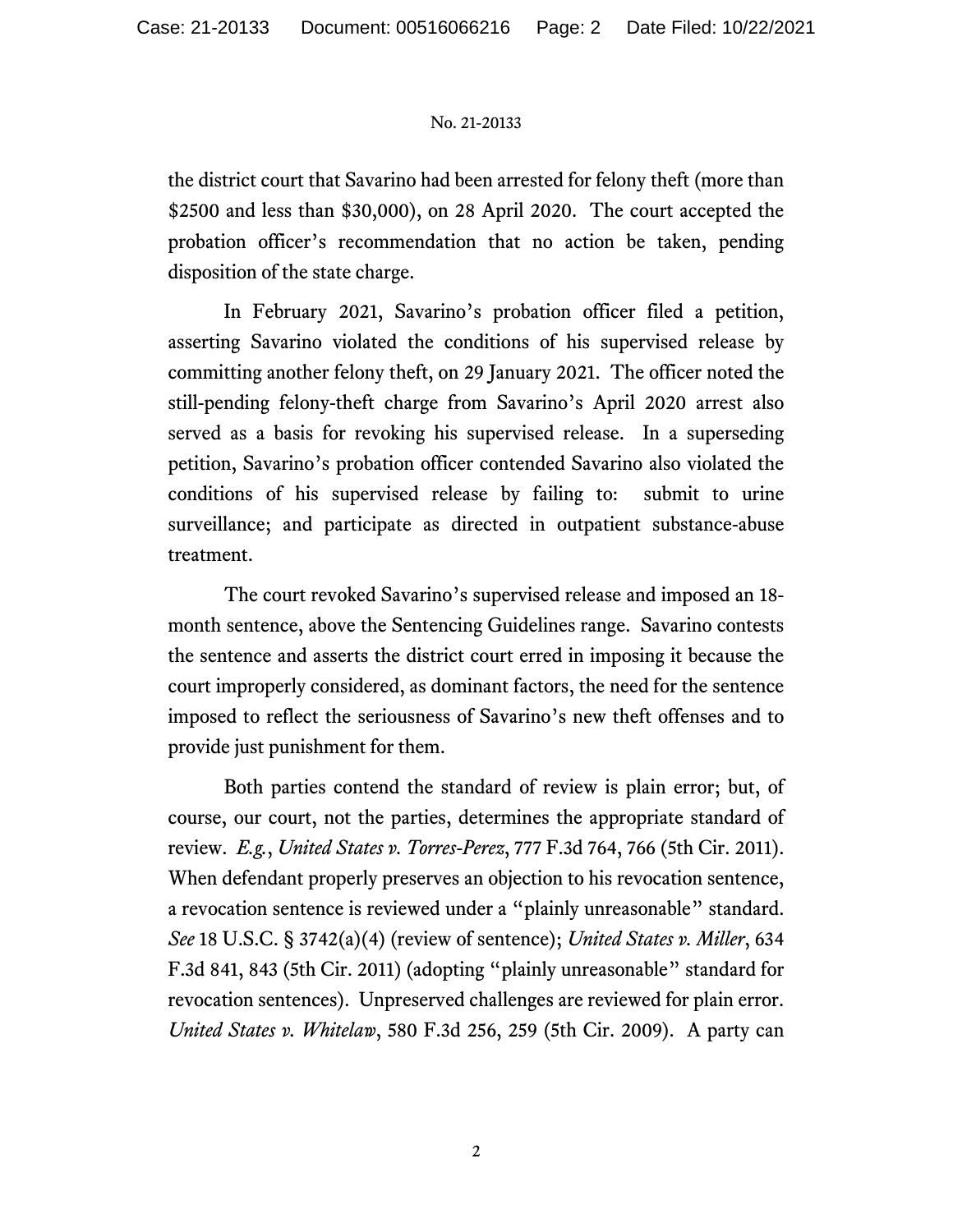## No. 21-20133

preserve error by informing the court of the desired action or objecting to the court's action and stating the grounds for the objection. *Holguin-Hernandez v. United States*, 140 S. Ct. 762, 764 (2020).

*Holguin-Hernandez*, however, stopped short of "decid[ing] what is sufficient to preserve a claim that a trial court used improper procedures in arriving at its chosen sentence . . . [or] when a party has properly preserved the right to make particular arguments supporting its claim that a sentence is unreasonably long". *Id.* at 767 (emphasis omitted). And our court has declined to address the appropriate standard of review for specific assertions supporting a substantive-unreasonableness claim that were not clearly raised before the district court. *See, e.g.*, *United States v. Holguin-Hernandez*, 955 F.3d 519, 520 n.1 (5th Cir. 2020) (pretermitting issue regarding appropriate standard of review because defendant could not even overcome "less deferential abuse of discretion standard") (opinion on remand); *United States v. Navarro-Jusino*, 993 F.3d 360, 362 n.2 (5th Cir. 2021) (same); *but see United States v. Cano*, 981 F.3d 422, 425 (5th Cir. 2020) (reviewing for plain error contention district court relied on improper factor because defendant failed to raise issue).

Savarino sought a lower sentence than the one imposed. At no point, however, did he assert the court improperly considered a factor when imposing his revocation sentence. Our court need not decide whether Savarino preserved his sentencing contention because it fails under either standard of review.

Reversal of a sentence imposed on revocation under 18 U.S.C. § 3583(e) (modification of conditions or revocation) is required only if impermissible considerations, such as the seriousness of the violations and the need for just punishment, were dominant factors in the district court's sentencing decision. *See United States v. Rivera*, 784 F.3d 1012, 1017 (5th Cir.